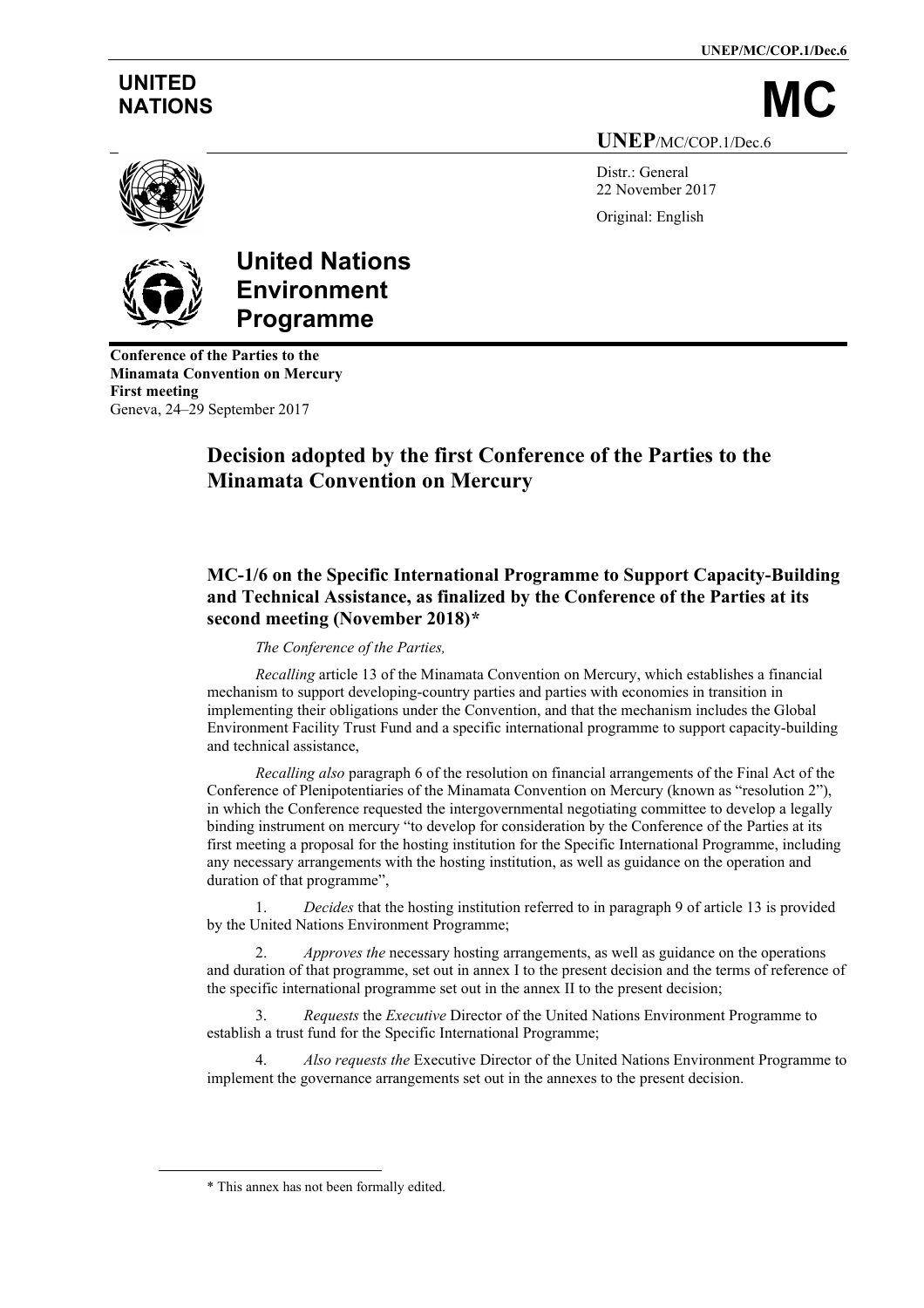# **Annex I to decision MC-1/6**

# **Hosting arrangements, guidance on the operations of and duration of the Specific International Programme to Support Capacity-Building and Technical Assistance**

# **A. Governance arrangements for the Specific International Programme**

1. The Executive Director of the United Nations Environment Programme (UNEP) will deliver administrative support to the Programme, through the allocation of human and other resources, through the secretariat of the Minamata Convention.<sup>[1](#page-1-0)</sup>

2. The Conference of the Parties will establish a governing board of the Specific International Programme, which will oversee and implement its guidance, including decision-making on projects and project management.

# **B. Guidance on the Specific International Programme**

#### **1. Scope**

3. The Specific International Programme is to support capacity-building and technical assistance in accordance with paragraph 6 (b) of article 13.

4. Technical assistance and capacity-building activities under the Specific International Programme and those undertaken by the Minamata Convention secretariat pursuant to article 14 should avoid duplication and overlap.

#### **2. Eligibility**

5. Developing-country parties and parties with economies in transition are eligible for resources under the financial mechanism in accordance with paragraph 5 of article 13 of the Convention. The Specific International Programme should also take full account of the specific needs and special circumstances of parties that are small island developing States and least developed countries, in line with paragraph 4 of article 13.

6. Non-parties are not eligible to apply for funding but can participate in some activities undertaken by the Specific International Programme upon invitation by a Party, on a case-by-case basis.[2](#page-1-1)

7. In presenting projects, eligible parties may consider the participation of implementing and executing agencies or other actors, such as non-governmental organizations and the regional and subregional centres of the Basel Convention on the Control of Transboundary Movements of Hazardous Wastes and Their Disposal and the Stockholm Convention on Persistent Organic Pollutants.

#### **3. Operations**

8. The Specific International Programme will be guided in its operations as follows. It should:

(a) Be country-driven, taking into consideration national priorities, country ownership and the sustainable implementation of the obligations under the Convention;

(b) Ensure complementarity and avoid duplication with other existing arrangements to provide capacity-building and technical support, in particular the Global Environment Facility and the Special Programme to support institutional strengthening at the national level for implementation of the Basel Convention, the Rotterdam Convention on the Prior Informed Consent Procedure for Certain Hazardous Chemicals and Pesticides in International Trade and the Stockholm Convention, the Minamata Convention and the Strategic Approach to International Chemicals Management, as well as other existing assistance frameworks;

(c) Build upon lessons learned and engage at the national and regional levels, including by encouraging South-South cooperation;

<span id="page-1-1"></span><span id="page-1-0"></span><sup>1</sup> Without prejudging the decision on the hosting of the Minamata Convention secretariat.

<sup>2</sup> As finalized at the second meeting of the Conference of the Parties.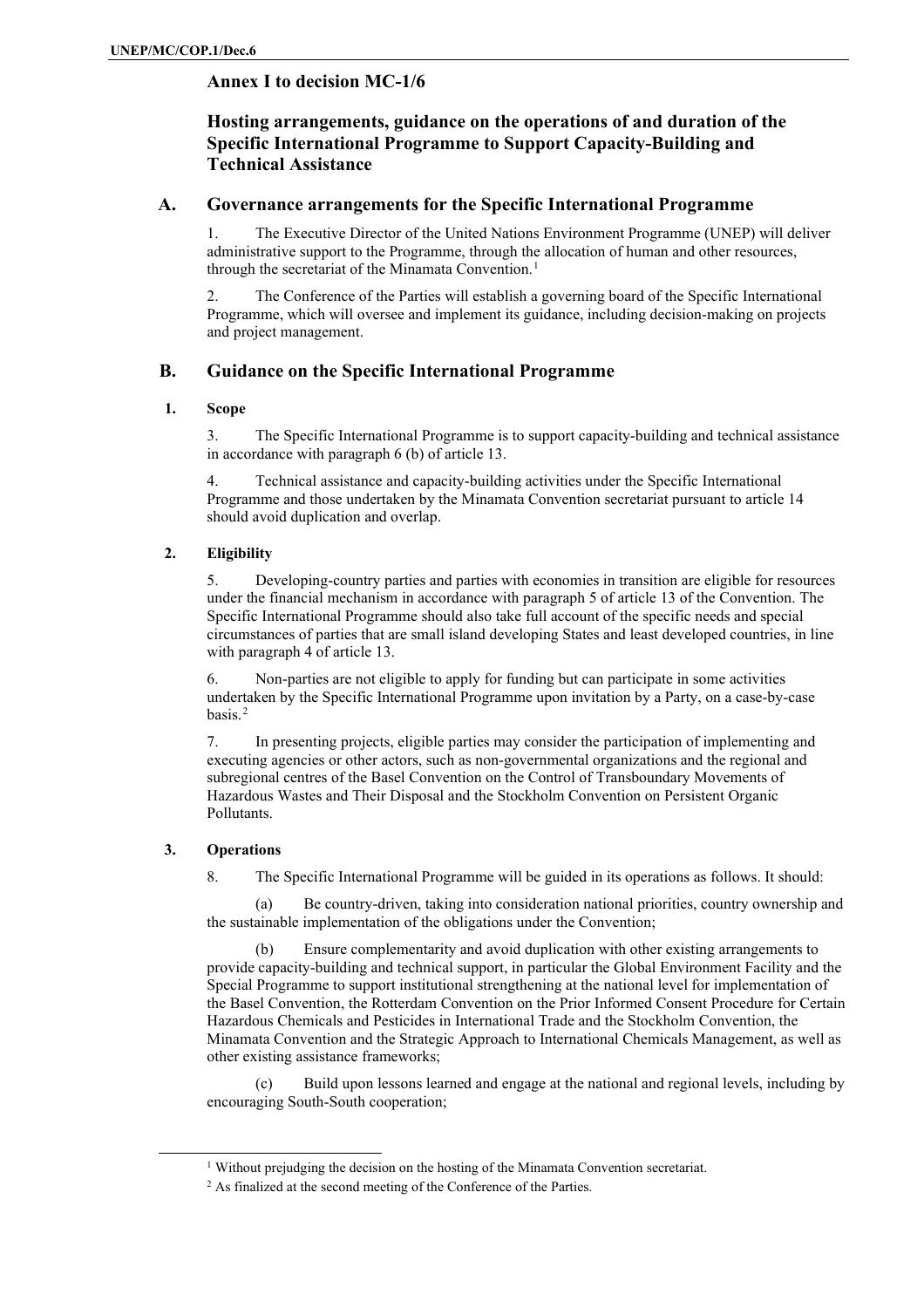(d) Be consistent with the integrated approach to financing the sound management of chemicals and waste, as relevant to the implementation of the Convention.

#### **4. Resources**

9. Resources for the Specific International Programme shall include financial and in-kind contributions and expertise. Contributions of resources are encouraged from a broad range of sources. This includes all parties to the Minamata Convention with the capacity to contribute, as well as other relevant stakeholders, including Governments, the private sector, foundations, non-governmental organizations, intergovernmental organizations, academia and other types of civil society actors;

10. A resource mobilization strategy for the Specific International Programme should be developed by the secretariat in consultation with the Specific International Programme Governing Board with a view to achieving the objective of the Convention and attracting a broad range of donors, building on lessons learned in other areas. It should include approaches whose purpose is to leverage resources, including in-kind resources, from non-State actors;

11. Other sources of resources for the Specific International Programme may be leveraged through its coordination with other relevant programmes and initiatives, including:

(a) Linkages with existing programmes and initiatives to seek co-benefits where possible;

(b) Promoting and leveraging partnerships and collaboration as appropriate, building on lessons learned from other conventions.

# **C. Duration**

12. The Specific International Programme will be open to receive voluntary contributions and applications for support for a period of ten years from the establishment of its trust fund. The Conference of the Parties may decide to extend this period, not exceeding an additional seven years, taking into account the review process of the financial mechanism in accordance with paragraph 11 of article 13 of the Minamata Convention.

#### **Annex II to decision MC-1/6**

**Terms of reference of the Specific International Programme**

## **A. Governing Board of the Specific International Programme (SIP Governing Board)**

1. The Governing Board of the Specific International Programme (hereinafter "SIP Governing Board") shall consist of 10 members from parties. Each of the five United Nations regions shall nominate two members through their respective Bureau representatives. [3](#page-2-0)

2. The first members of the SIP Governing Board shall be nominated no later than 31 December 2017, and will serve until the third meeting of the Conference of the Parties to the Minamata Convention. Thereafter, the members shall be nominated every two years by regional groups and their membership confirmed by the Conference of the Parties.

3. The draft rules of procedure of its Governing Board shall be drafted by the secretariat for consideration and adoption by the Board, and presented to the Conference of the Parties at its second meeting for its information.

4. The SIP Governing Board will have two co-chairs, elected from among the members of the Board, reflecting the composition of the Board and the purpose of the Programme.

5. The SIP Governing Board will take its decisions by consensus. If all efforts to reach consensus have been exhausted and no agreement has been reached, the decision shall be taken by a three-quarters majority of its members present and voting.

6. The SIP Governing Board will in principle meet once a year to approve project applications and review progress under the Programme on the basis of reports from the Minamata Convention secretariat, as well as other relevant information provided to them on implementation of the Programme.

<span id="page-2-0"></span><sup>&</sup>lt;sup>3</sup> As finalized at the second meeting of the Conference of the Parties.